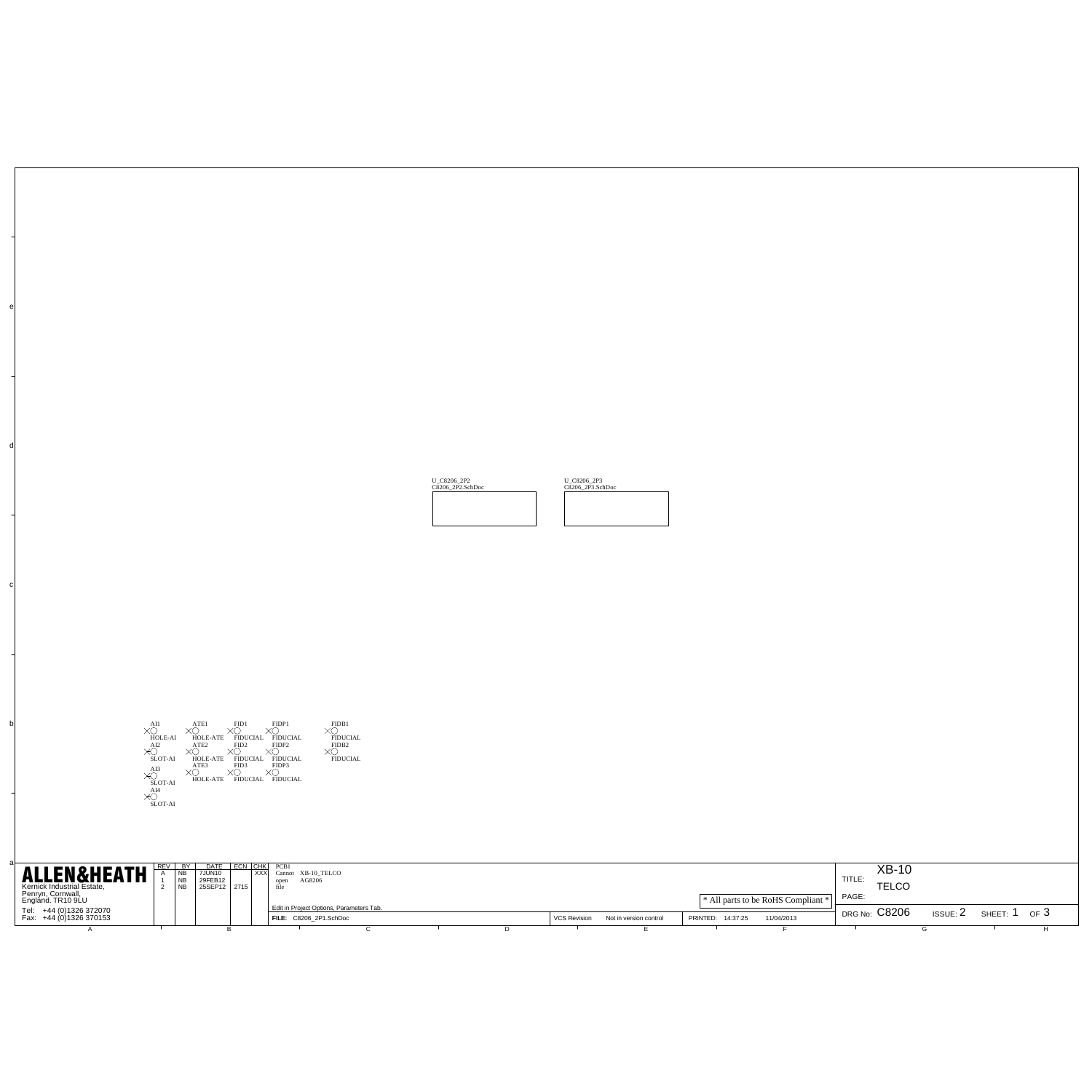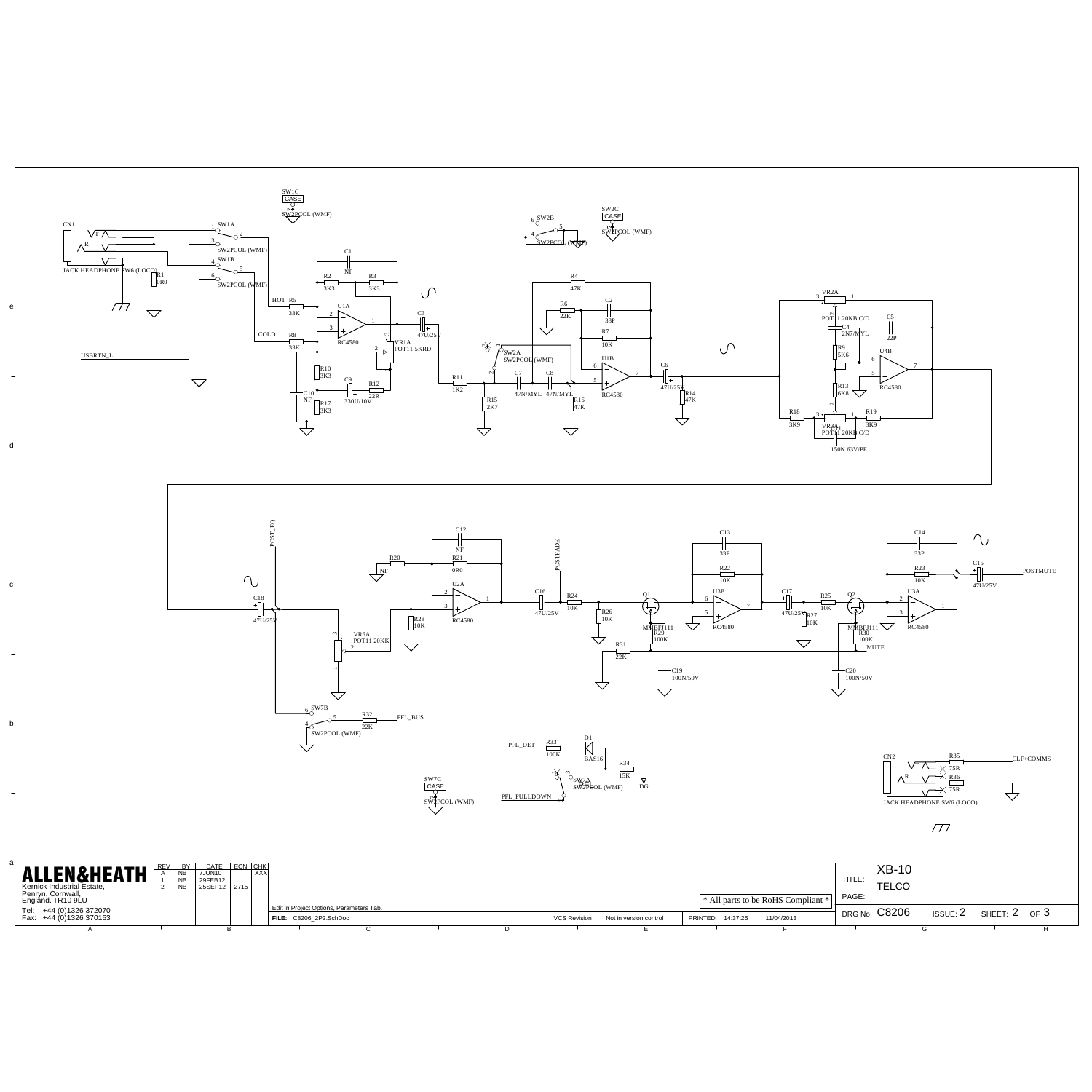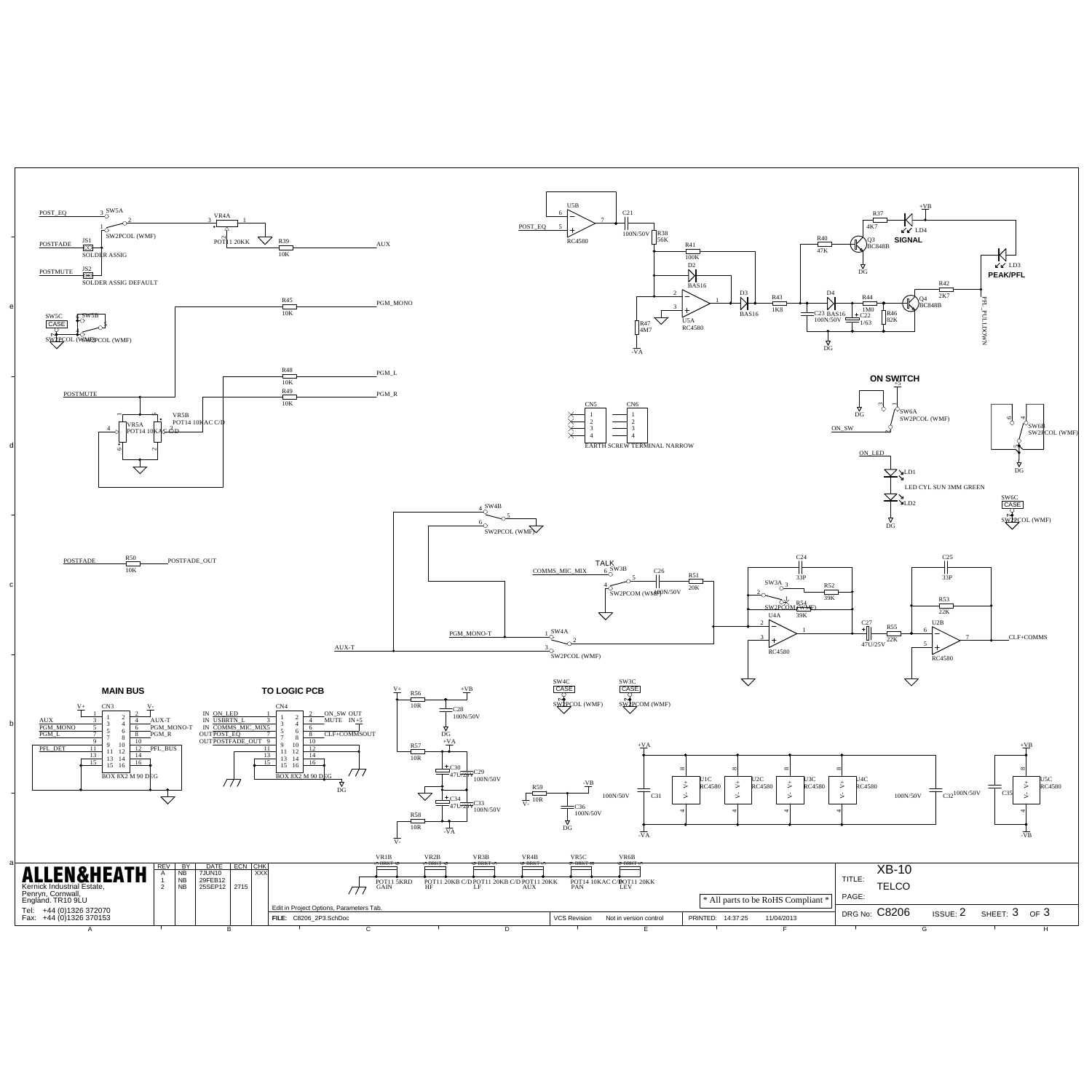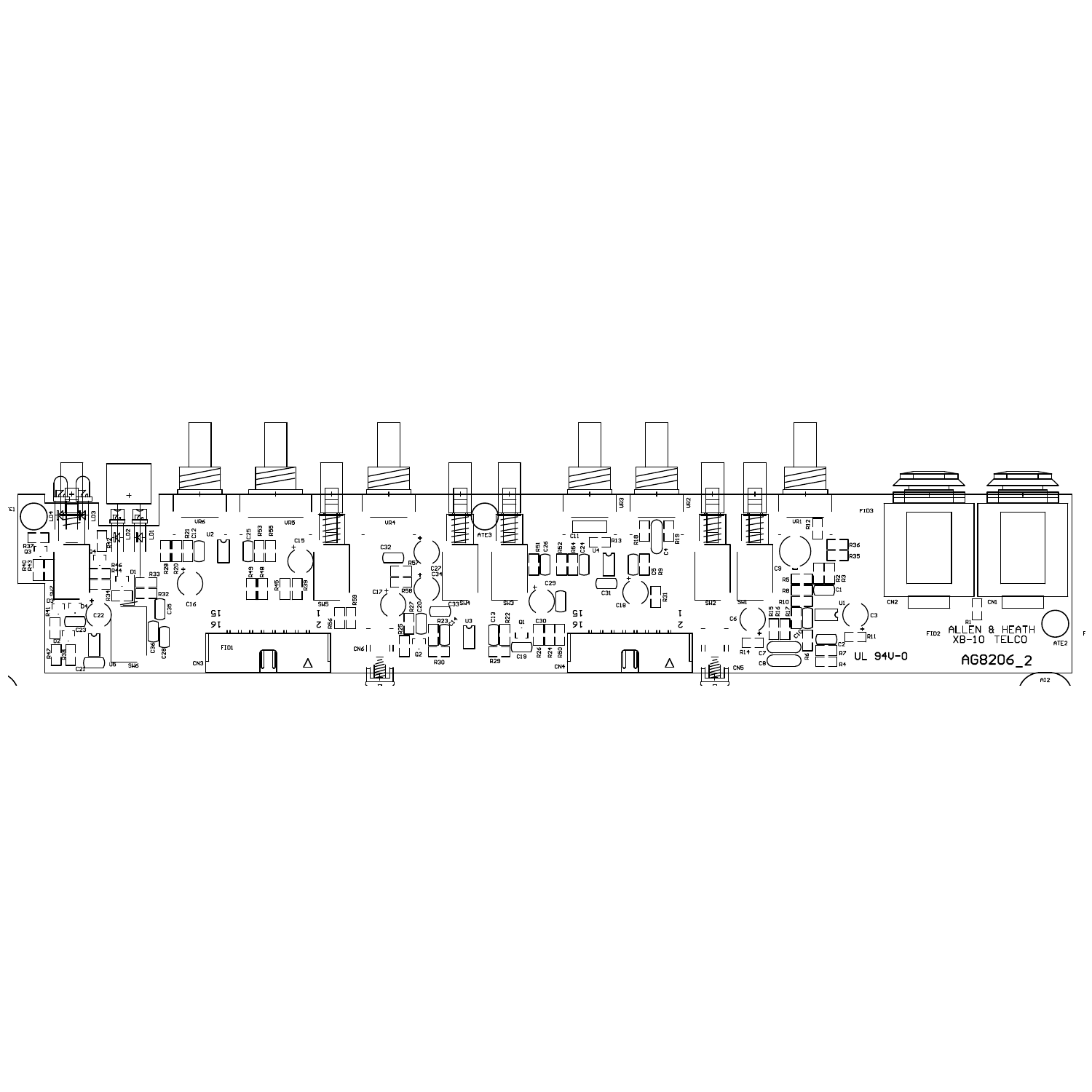| Designator      | Description                                                    | <b>A&amp;H PART</b> |
|-----------------|----------------------------------------------------------------|---------------------|
|                 | XB10_004_319_AG8206_2 TELCO                                    |                     |
| C <sub>2</sub>  | CAPACITOR CERAMIC SMD0805 33P (AF4887)                         | AF4887              |
| C <sub>3</sub>  | CAPACITOR ELECTROLYTIC 47uF 25V (AF0208)                       | AF0208              |
| C4              | CAPACITOR MYLAR 2N7 100V 10% (AF0582)                          | AF0582              |
| C <sub>5</sub>  | CAPACITOR CERAMIC SMD0805 22P (AF2992)                         | AF2992              |
| C <sub>6</sub>  | CAPACITOR ELECTROLYTIC 47uF 25V (AF0208)                       | AF0208              |
| C7              | CAPACITOR MYLAR 47NF 100V 10% (AF0156)                         | AF0156              |
| C8              | CAPACITOR MYLAR 47NF 100V 10% (AF0156)                         | AF0156              |
| C <sub>9</sub>  | CAPACITOR ELECTROLYTIC 330uF 10V (AF2288)                      | AF2288              |
| C10             | CAPACITOR CERAMIC SMD0805 NOT FITTED                           | <b>NO PART</b>      |
| C <sub>11</sub> | CAPACITOR POLYESTER 150NF 63V 10% (AF0594)                     | AF0594              |
| C12             | CAPACITOR CERAMIC SMD0805 NOT FITTED                           | <b>NO PART</b>      |
| C <sub>13</sub> | CAPACITOR CERAMIC SMD0805 33P (AF4887)                         | AF4887              |
| C <sub>14</sub> | CAPACITOR CERAMIC SMD0805 33P (AF4887)                         | AF4887              |
| C15             | CAPACITOR ELECTROLYTIC 47uF 25V (AF0208)                       | AF0208              |
| C16             | CAPACITOR ELECTROLYTIC 47uF 25V (AF0208)                       | AF0208              |
| C <sub>17</sub> | CAPACITOR ELECTROLYTIC 47uF 25V (AF0208)                       | AF0208              |
| C18             | CAPACITOR ELECTROLYTIC 47uF 25V (AF0208)                       | AF0208              |
| C <sub>19</sub> | CAPACITOR CERAMIC SMD0805 100N 50V (AF2851)                    | AF2851              |
| C <sub>20</sub> | CAPACITOR CERAMIC SMD0805 100N 50V (AF2851)                    | AF2851              |
| C <sub>21</sub> | CAPACITOR CERAMIC SMD0805 100N 50V (AF2851)                    | AF2851              |
| C <sub>22</sub> | CAPACITOR ELECTROLYTIC 1uF 63V (AF0210)                        | AF0210              |
| C <sub>23</sub> | CAPACITOR CERAMIC SMD0805 100N 50V (AF2851)                    | AF2851              |
| C <sub>24</sub> | CAPACITOR CERAMIC SMD0805 33P (AF4887)                         | AF4887              |
| C <sub>25</sub> | CAPACITOR CERAMIC SMD0805 33P (AF4887)                         | AF4887              |
| C <sub>26</sub> | CAPACITOR CERAMIC SMD0805 100N 50V (AF2851)                    | AF2851              |
| C <sub>27</sub> | CAPACITOR ELECTROLYTIC 47uF 25V (AF0208)                       | AF0208              |
| C <sub>28</sub> | CAPACITOR CERAMIC SMD0805 100N 50V (AF2851)                    | AF2851              |
| C <sub>29</sub> | CAPACITOR CERAMIC SMD0805 100N 50V (AF2851)                    | AF2851              |
| C30             | CAPACITOR ELECTROLYTIC 47uF 25V (AF0208)                       | AF0208              |
| C31             | CAPACITOR CERAMIC SMD0805 100N 50V (AF2851)                    | AF2851              |
| C32             | CAPACITOR CERAMIC SMD0805 100N 50V (AF2851)                    | AF2851              |
| C33             | CAPACITOR CERAMIC SMD0805 100N 50V (AF2851)                    | AF2851              |
| C34             | CAPACITOR ELECTROLYTIC 47uF 25V (AF0208)                       | AF0208              |
| C35             | CAPACITOR CERAMIC SMD0805 100N 50V (AF2851)                    | AF2851              |
| C36             | CAPACITOR CERAMIC SMD0805 100N 50V (AF2851)                    | AF2851              |
| CN <sub>1</sub> | JACK SOCKET HORIZONTAL 6 PIN HEADPHONE()loco (AL6893)          | AL6893              |
| CN <sub>2</sub> | JACK SOCKET HORIZONTAL 6 PIN HEADPHONE()loco (AL6893)          | AL6893              |
| CN <sub>3</sub> | Connector IDC, Molex Type 0.1" Pitch 8x2 pins (AL4335)         | AL4335              |
| CN4             | Connector IDC, Molex Type 0.1" Pitch 8x2 pins (AL4335)         | AL4335              |
| CN <sub>5</sub> | EARTH SCREW TERMINAL NARROW HORIZONTAL TYPE+ SCREW M3 (AA9000) | AA9000              |
| CN <sub>6</sub> | EARTH SCREW TERMINAL NARROW HORIZONTAL TYPE+ SCREW M3 (AA9000) | AA9000              |
| D1              | DIODE SMD BAS16 SIGNAL (AE3352)                                | AE3352              |
| D <sub>2</sub>  | DIODE SMD BAS16 SIGNAL (AE3352)                                | AE3352              |
| D <sub>3</sub>  | DIODE SMD BAS16 SIGNAL (AE3352)                                | AE3352              |
| D4              | DIODE SMD BAS16 SIGNAL (AE3352)                                | AE3352              |
| LD1             | LED CYL SUN 3mm CLEAR GREEN (AE5146)                           | AE5146              |
| LD <sub>2</sub> | LED CYL SUN 3mm CLEAR GREEN (AE5146)                           | AE5146              |
| LD <sub>3</sub> | LED T1 3mm RED (AE0086)                                        | AE0086              |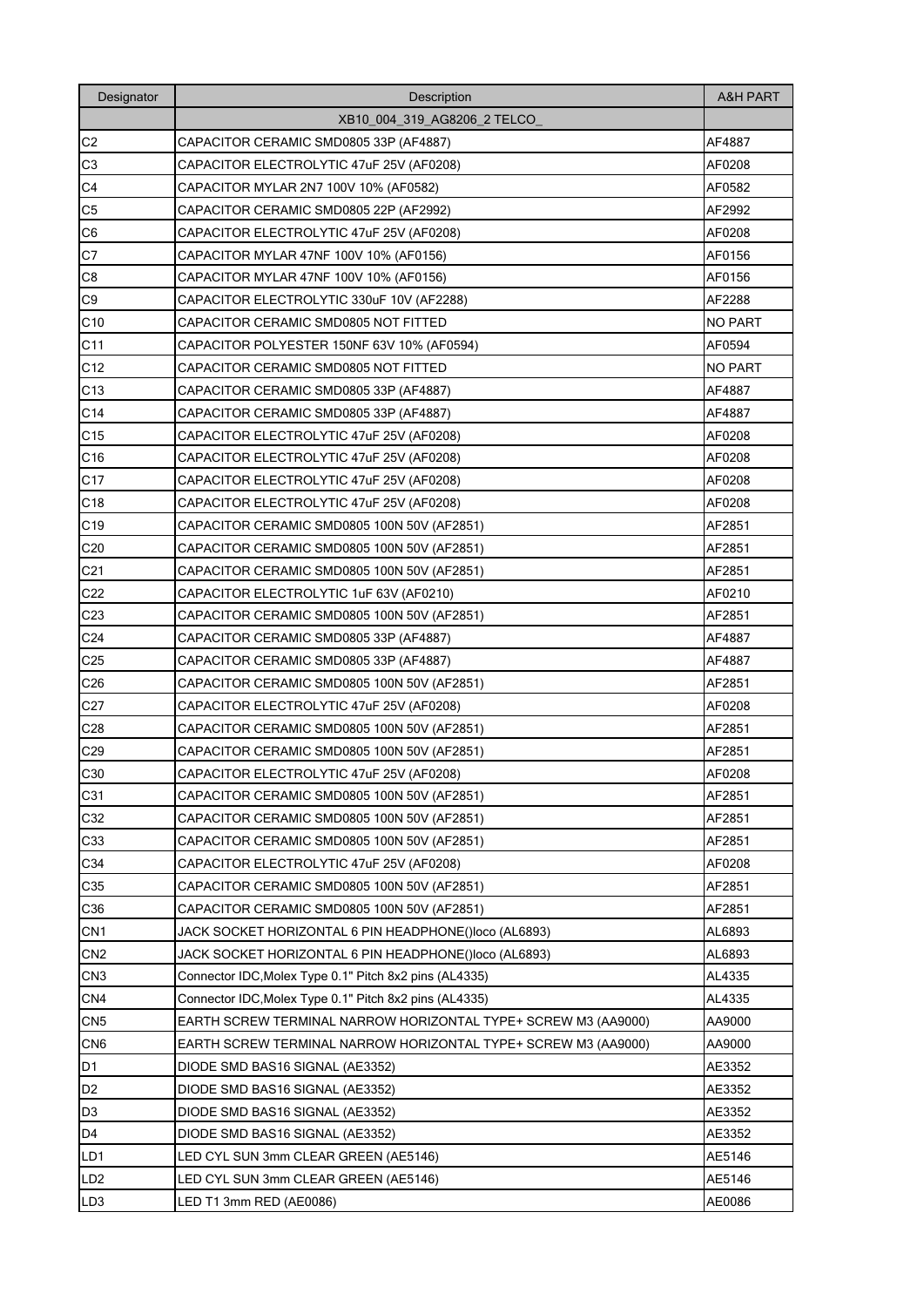| LD4             | LED T1 3mm GREEN (AE0085)                       | AE0085           |
|-----------------|-------------------------------------------------|------------------|
| PCB1            | =PRJ Title+ +PRJ PCB Title                      | AG8206           |
| Q1              | TRANSISTOR SMD MMBFJ111 JFET N CHANNEL (AE5523) | AE5523           |
| Q2              | TRANSISTOR SMD MMBFJ111 JFET N CHANNEL (AE5523) | AE5523           |
| Q <sub>3</sub>  | TRANSISTOR SMD BC848B NPN (AE3332)              | AE3332           |
| Q4              | TRANSISTOR SMD BC848B NPN (AE3332)              | AE3332           |
| R <sub>1</sub>  | RESISTOR CARBON SMD0805 0R0 5% (AC2838)         | AC2838           |
| R <sub>2</sub>  | RESISTOR METAL FILM SMD0805 3K3 1% (AC3061)     | AC3061           |
| R <sub>3</sub>  | RESISTOR METAL FILM SMD0805 3K3 1% (AC3061)     | AC3061           |
| R4              | RESISTOR CARBON SMD0805 47K 5% (AC3035)         | AC3035           |
| R <sub>5</sub>  | RESISTOR METAL FILM SMD0805 33K 1% (AC3532)     | AC3532           |
| R <sub>6</sub>  | RESISTOR METAL FILM SMD0805 22K 1% (AC2842)     | AC2842           |
| R7              | RESISTOR METAL FILM SMD0805 10K 1% (AC2841)     | AC2841           |
| R <sub>8</sub>  | RESISTOR METAL FILM SMD0805 33K 1% (AC3532)     | AC3532           |
| R <sub>9</sub>  | RESISTOR CARBON SMD0805 5K6 5% (AC4106)         | AC4106           |
| R <sub>10</sub> | RESISTOR METAL FILM SMD0805 3K3 1% (AC3061)     | AC3061           |
| R <sub>11</sub> | RESISTOR METAL FILM SMD0805 1K2 1% (AC3059)     | AC3059           |
| R <sub>12</sub> | RESISTOR CARBON SMD0805 22R 5% (AC4100)         | AC4100           |
| R <sub>13</sub> | RESISTOR METAL FILM SMD0805 6K8 1% (AC3064)     | AC3064           |
| R <sub>14</sub> | RESISTOR CARBON SMD0805 47K 5% (AC3035)         | AC3035           |
| R <sub>15</sub> | RESISTOR CARBON SMD0805 2K7 5% (AC4698)         | AC4698           |
| R <sub>16</sub> | RESISTOR CARBON SMD0805 47K 5% (AC3035)         | AC3035           |
| R <sub>17</sub> | RESISTOR METAL FILM SMD0805 3K3 1% (AC3061)     | AC3061           |
| R <sub>18</sub> | RESISTOR CARBON SMD0805 3K9 5% (AC4105)         | AC4105           |
| R <sub>19</sub> | RESISTOR CARBON SMD0805 3K9 5% (AC4105)         | AC4105           |
|                 |                                                 |                  |
| R <sub>20</sub> | RESISTOR SMD NOT FITTED 0805                    | NO PART          |
| R21             | RESISTOR CARBON SMD0805 0R0 5% (AC2838)         | AC2838           |
| R22             | RESISTOR METAL FILM SMD0805 10K 1% (AC2841)     | AC2841           |
| R23             | RESISTOR METAL FILM SMD0805 10K 1% (AC2841)     | AC2841           |
| R24             | RESISTOR METAL FILM SMD0805 10K 1% (AC2841)     | AC2841           |
| R <sub>25</sub> | RESISTOR METAL FILM SMD0805 10K 1% (AC2841)     | AC2841           |
| R <sub>26</sub> | RESISTOR METAL FILM SMD0805 10K 1% (AC2841)     | AC2841           |
| R <sub>27</sub> | RESISTOR METAL FILM SMD0805 10K 1% (AC2841)     | AC2841           |
| R <sub>28</sub> | RESISTOR METAL FILM SMD0805 10K 1% (AC2841)     | AC2841           |
| R <sub>29</sub> | RESISTOR METAL FILM SMD0805 100K 1% (AC2843)    | AC2843           |
| R30             | RESISTOR METAL FILM SMD0805 100K 1% (AC2843)    | AC2843           |
| R31             | RESISTOR METAL FILM SMD0805 22K 1% (AC2842)     | AC2842           |
| R32             | RESISTOR CARBON SMD0805 22K 5% (AC3540)         | AC3540           |
| R33             | RESISTOR METAL FILM SMD0805 100K 1% (AC2843)    | AC2843           |
| R34             | RES SMD 15K 1% 0805 METAL FILM AC5050           | AC5050           |
| R35             | RESISTOR METAL FILM SMD0805 75R 1% (AC5416)     | AC5416           |
| R36             | RESISTOR METAL FILM SMD0805 75R 1% (AC5416)     | AC5416           |
| R37             | RESISTOR METAL FILM SMD0805 4K7 1% (AC3062)     | AC3062           |
| <b>R38</b>      | RES SMD 56K 1% 0805 METAL FILM AC5051           | AC5051           |
| R39             | RESISTOR METAL FILM SMD0805 10K 1% (AC2841)     | AC2841           |
| R40             | RESISTOR CARBON SMD0805 47K 5% (AC3035)         | AC3035           |
| R41             | RESISTOR METAL FILM SMD0805 100K 1% (AC2843)    | AC2843           |
| R42             | RESISTOR CARBON SMD0805 2K7 5% (AC4698)         | AC4698           |
| R43<br>R44      | RESISTOR CARBON SMD0805 1K8 1% (AC3060)         | AC3060<br>AC2904 |